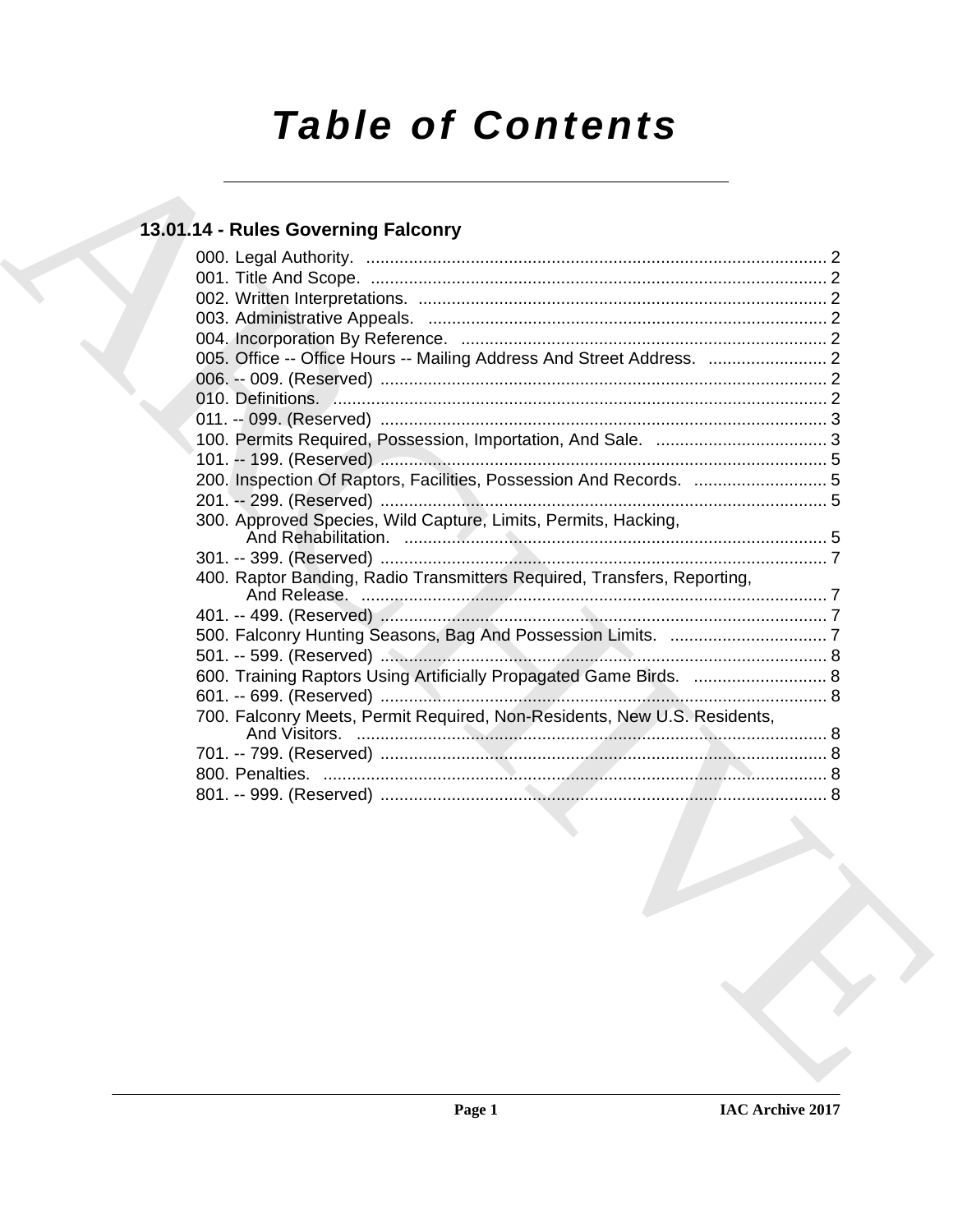#### **IDAPA 13 TITLE 01 CHAPTER 14**

#### **13.01.14 - RULES GOVERNING FALCONRY**

#### <span id="page-1-1"></span><span id="page-1-0"></span>**000. LEGAL AUTHORITY.**

The Idaho Fish and Game Commission is authorized under Sections 36-104 (b) and 36-1102 (c), Idaho Code, to adopt rules concerning falconry in the state of Idaho. (3-29-10) rules concerning falconry in the state of Idaho.

#### <span id="page-1-2"></span>**001. TITLE AND SCOPE.**

**01.** Title. These rules shall be cited in full as IDAPA 13.01.14.000, et seq., Idaho Fish and Game sion Rules. IDAPA 13.01.14. "Rules Governing Falconry." (3-29-10) Commission Rules, IDAPA 13.01.14, "Rules Governing Falconry."

**02.** Scope. These rules establish a falconry program in the state of Idaho. (3-29-10)

#### <span id="page-1-3"></span>**002. WRITTEN INTERPRETATIONS.**

In accordance with Section 67-5201(19)(b)(iv), Idaho Code, any written statements which pertain to the interpretation of the rules of this chapter or to the documentation of compliance with the rules of this chapter are available for public inspection and copying at cost at the headquarters office at 600 South Walnut, Boise, Idaho.

 $(3-29-10)$ 

#### <span id="page-1-4"></span>**003. ADMINISTRATIVE APPEALS.**

All contested cases shall be governed by the provisions of IDAPA 13.01.01, "Rules of Practice and Procedure of the Idaho Fish and Game Commission." (3-29-10)

#### <span id="page-1-5"></span>**004. INCORPORATION BY REFERENCE.**

**CHAPTER 14**<br>
13.01.14 - RULES OF VERNING PALCONRY<br>
(ID. 16.61. ATTHORITY, the ULES OF VERNING PALCONRY<br>
11. SUGGENERATION TRANSPORTS (AND A STRICT OF STRICT OF STRICT OF STRICT OF STRICT OF STRICT OF STRICT OF STRICT OF Federal Regulations. All regulations pertaining to raptors as adopted by the U.S. Secretary of the Interior pursuant to the Migratory Bird Treaty Act (50 CFR, Parts 21 & 22) are incorporated herein by reference and shall have full force and effect as state rules, with additional state restrictions and applicability to raptors not listed in 50 CFR Part 10.13 as herein set forth*.* (3-29-10)

#### <span id="page-1-6"></span>**005. OFFICE -- OFFICE HOURS -- MAILING ADDRESS AND STREET ADDRESS.**

The principal place of business of the Department of Fish and Game is in Boise, Idaho. The office is located at 600 South Walnut, Boise, Idaho and is open from 8 a.m. to 5 p.m., except Saturday, Sunday and legal holidays. The mailing address is: P.O. Box 25, Boise, Idaho 83707 mailing address is: P.O. Box 25, Boise, Idaho 83707

#### <span id="page-1-7"></span>**006. -- 009. (RESERVED)**

#### <span id="page-1-9"></span><span id="page-1-8"></span>**010. DEFINITIONS.**

**01. Calendar Year**. January 1 through December 31, as defined by the state of Idaho to address any reference to the use of the terms twelve-month (12) period, annual, or year within this rule and federal regulations.

(3-29-10)

<span id="page-1-12"></span><span id="page-1-11"></span><span id="page-1-10"></span>**02. Captive-Bred**. Any raptor raised in captivity from eggs laid by captive raptors. (3-29-10)

**03. Commission**. Idaho Department of Fish and Game Commissioners appointed by the governor to er state fish and game rules and policy.  $(3-29-10)$ administer state fish and game rules and policy.

<span id="page-1-15"></span><span id="page-1-14"></span><span id="page-1-13"></span>**04. Department**. Idaho Department of Fish and Game, its employees, and designated volunteers.

 $(3-29-10)$ 

**05. Director**. Administrative head of the Idaho Department of Fish and Game, and any person ed to act in his name. (3-29-10) authorized to act in his name.

**06. Falconry**. Capturing, possessing, caring for, transporting, training, and using raptors to hunt wild or artificially propagated birds and animals as a recreational sport, not to include any propagation, breeding or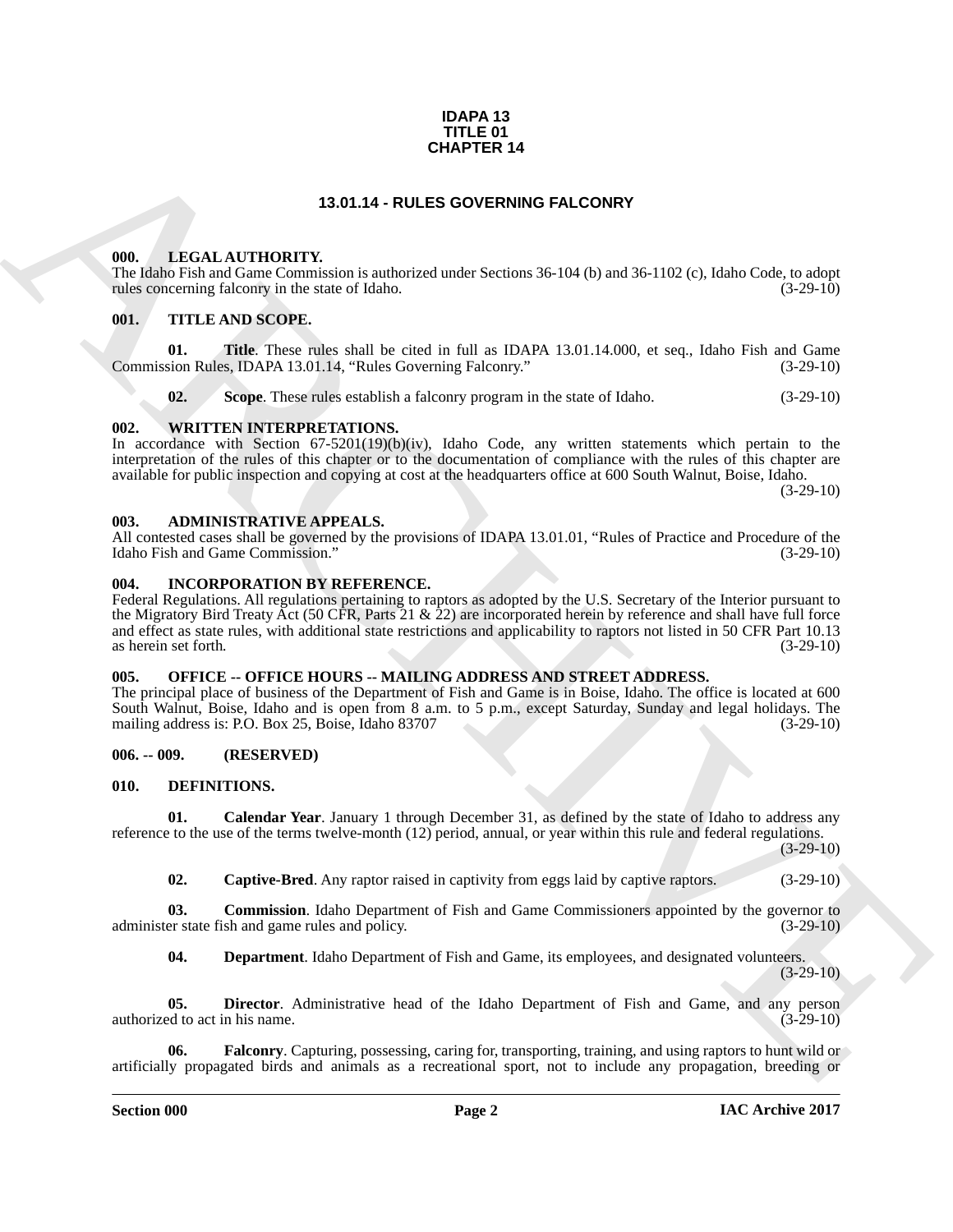#### *IDAHO ADMINISTRATIVE CODE IDAPA 13.01.14 Idaho Department of Fish and Game*

<span id="page-2-2"></span>commercial use. (3-29-10)

**07. Federal**. United States Code of Federal Regulations -- CFR Title 50 Parts 21 & 22 -- administered by the United States Department of Interior and U.S. Fish and Wildlife Service. (3-29-10)

<span id="page-2-3"></span>**08. Form 3-186A**. A Migratory Bird Acquisition and Disposition Report required by the United States Wildlife Service and the Department to track and record possession and status of raptors. (3-29-10) Fish and Wildlife Service and the Department to track and record possession and status of raptors.

<span id="page-2-4"></span>**New U.S. Resident**. Any person who has legally moved into the United States or a recognized U.S. Territory to reside and who may or may not have obtained U.S. citizenship. (3-29-10)

<span id="page-2-5"></span>**10. Non-Resident**. Any person who has not met the criteria to become an Idaho resident as stated in 36-202 (s), Idaho Code, and possesses resident status and privileges from another U.S. state, territory or tribe.

(3-29-10)

**11. Raptor**. Any bird of prey classified under the Families *Falconidae*, *Strigidae*, *Accipitridae*, and hybrids thereof.

<span id="page-2-7"></span><span id="page-2-6"></span>**12. Resident**. Any person meeting the residency requirements set forth in 36-202 (s), Idaho Code. (3-29-10)

<span id="page-2-10"></span><span id="page-2-9"></span><span id="page-2-8"></span>**13. Territory**. Recognized territories of the United States. (3-29-10)

14. **Tribe**. Any United States recognized Native American or territorial tribe, its members and federal lands designated as reservations administered under a sovereign tribal government. (3-29-10)

**15. Transfer**. To convey, deliver, loan, gift, give, barter, sell or move a raptor, raptor parts or any om one person, place or situation to another. (3-29-10) permit from one person, place or situation to another.

<span id="page-2-11"></span>**16.** Visitor. Any person not legally residing in the United States or a recognized territory, and who is ily in the U.S. as a visitor. (3-29-10) temporarily in the U.S. as a visitor.

<span id="page-2-12"></span>**17. Wild-Caught**. Any raptor captured, removed or originating from the wild. Wild-caught raptors shall maintain wild-caught status throughout their life span in regard to capture, possession and transfer restrictions. (3-29-10)

#### <span id="page-2-0"></span>**011. -- 099. (RESERVED)**

#### <span id="page-2-13"></span><span id="page-2-1"></span>**100. PERMITS REQUIRED, POSSESSION, IMPORTATION, AND SALE.**

This Section addresses permits, importation, validity, temporary possession, expiration, transfer, renewal and the unlawful sale and possession of raptors. (3-29-10)

<span id="page-2-16"></span><span id="page-2-14"></span>**01. Falconry Permit Required**. Except as otherwise provided by this rule, an Idaho Falconry Permit (at a fee set forth under  $36-416$ , Idaho  $\text{Code}$ ) is required before any person may possess, capture, transport, import, export or purchase any raptor for the purpose of falcomry. (3-29-10) export or purchase any raptor for the purpose of falconry.

Factor Contentrior of Fish and Game<br>
Contentrior of Fish and Game<br>
Contentrior of Fish and Game<br>
Spin-Repubblic Section (Factor Contentrior of Fish and Game<br>
Spin-Repubblic Section 11 and Contentrior of Fish and Game<br>
Spi **02. Raptor Captive Breeding Permit Required**. Except as otherwise provided by this rule, an Idaho Raptor Captive Breeding Permit (at a fee set forth under 36-416, Idaho Code) and a Federal Raptor Propagation Permit is required before any person may take, possess, transport, import, export, purchase, barter, sell or offer to sell, purchase, or barter any raptor, raptor egg, or raptor semen for propagation purposes. (3-29-10) purchase, or barter any raptor, raptor egg, or raptor semen for propagation purposes.

<span id="page-2-15"></span>**03. Non-Residents, New U.S. Residents Permit Purchase**. Non-Residents and New U.S. Residents may be issued Idaho Apprentice, General, Master Falconer, or Raptor Captive Breeding Permits without a waiting period upon permanently moving into the state of Idaho. (3-29-10)

**a.** Non-Resident and New U.S. Resident applicants shall surrender any permit(s) issued by another state or country to the Department, and must provide a written and signed statement verifying intent to become an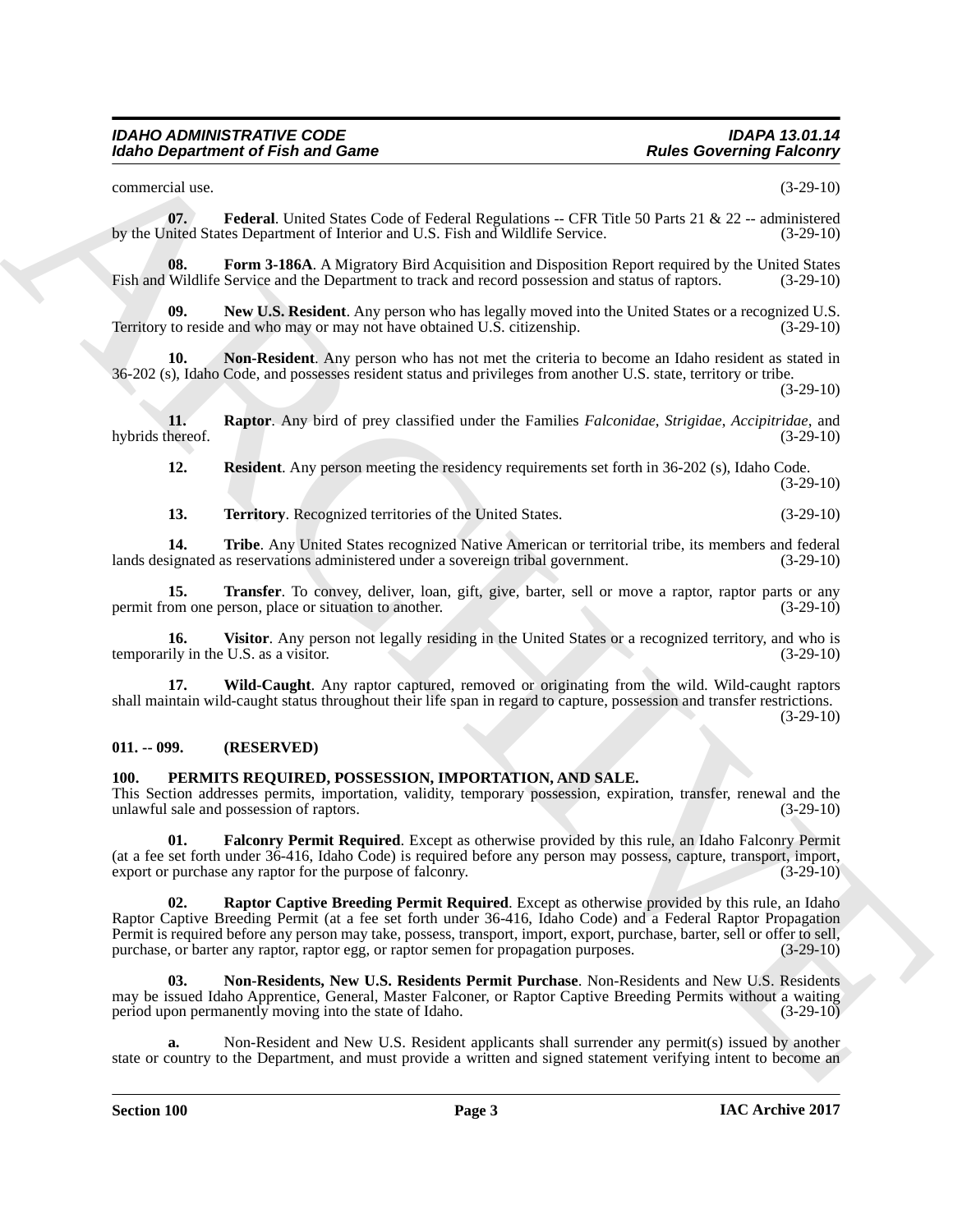#### *IDAHO ADMINISTRATIVE CODE IDAPA 13.01.14 Idaho Department of Fish and Game*

Idaho resident. (3-29-10)

**b.** Non-Resident applicants will be issued an equivalent Idaho class permit(s) to the permit(s) red from the applicant's past resident state, territory or tribe.  $(3-29-10)$ surrendered from the applicant's past resident state, territory or tribe.

**c.** New Residents to the U.S. will be required to pass the Department Apprentice Falconry Examination and provide documentation to support the class of permit applied for. The Department, based on applicant experience, shall determine and assign the appropriate class of permit. (3-29-10)

<span id="page-3-1"></span>**04. Non-Resident, New U.S. Resident Permit Purchase within Thirty Days**. Non-Resident and New U.S. Resident falconers taking permanent residency in Idaho, shall, within thirty (30) consecutive days, purchase an Idaho Falconry Permit and a Raptor Captive Breeding Permit as required by Subsections 100.01 and 100.02 of this rule. (3-29-10)

<span id="page-3-0"></span>**05. Expiration of Permits**. Idaho Falconry Permits and Raptor Captive Breeding Permits shall be ee (3) years from date of issuance or renewal. (3-29-10) valid three  $(3)$  years from date of issuance or renewal.

<span id="page-3-2"></span>**Permit Renewal**. Permit issuance or renewal shall be initiated with the completion and submission of a Department Falconry Application Form to the appropriate Department Regional Office accompanied by the appropriate fee(s) as set forth under 36-416. Idaho Code. (3-29-10) appropriate fee $(s)$  as set forth under 36-416, Idaho Code.

**07. Transfer of Permits**. Idaho Falconry and Raptor Captive Breeding Permits are not transferable to a new in-state location. (3-29-10) another person, but may be updated to a new in-state location.

#### <span id="page-3-4"></span><span id="page-3-3"></span>**08. Permit-Class Upgrades**. (3-29-10)

**a.** Falconry Permit-class upgrades (e.g., moving from Apprentice to General status) shall be made at no cost to the applicant. Permit-class change requests shall be submitted to the appropriate Department Regional Office on a Department Falconry Permit Application Form with required documentation to verify that prerequisites for the permit-class upgrade have been satisfied. (3-29-10) for the permit-class upgrade have been satisfied.

Robert Generation of Fish and Game<br>
Notice Convening Poissons (1988)<br>
Notice consider a poisson of the base of any experiment time of a generation (1988)<br>
The mass are set of the poisson of the base of the control of the **b.** Permit Exemption for Temporary Possession. Except as otherwise provided, Non-Residents, Visitors and New U.S. Residents possessing a valid federal, territory, tribe, another state or country's equivalent Falconry or Raptor Captive Breeding/Propagation Permit, and not utilizing or possessing any Idaho resident privilege, may temporarily import, possess and transport raptors listed under their Falconry or Captive Breeding/ Propagation Permits for up to thirty (30) consecutive days without purchasing an Idaho Falconry or Raptor Captive Breeding Permit.

Visitors and New U.S. Residents shall comply with federal raptor importation and registration laws<br>Department Wildlife Importation Permit before importing any raptor. (3-29-10) and shall obtain a Department Wildlife Importation Permit before importing any raptor.

ii. Visitors and New U.S. Residents entering Idaho with a raptor(s) under an Idaho Wildlife Import Permit shall contact the nearest Department Regional Office to take the Idaho Falconry Examination. Only applicant's correctly answering at least eighty percent (80%) of the test questions will be issued a Temporary Idaho Falconry Permit. Wildlife Import and Temporary Falconry Permits shall be carried at all times when possessing raptors. (3-29-10) raptors. (3-29-10)

Exceptions to extend the thirty (30) day exemption period shall be at the Department's discretion and any temporary possession in excess of one hundred twenty (120) days shall require raptor housing in a falconry facility that has been approved by the Department under an existing Falconry or Captive Breeding Permit. (3-29-10)

Non-Residents, New U.S. Residents and Visitors in addition to possessing a valid Falconry or Captive Breeding/Propagation Permit from their home state, territory, tribe or country shall comply with all other Idaho and federal rules regulating hunting and the possession of wildlife to include possession of appropriate non-<br>resident licenses, tags, permits, stamps and validations. (3-29-10) resident licenses, tags, permits, stamps and validations.

<span id="page-3-5"></span>**09. Unlawful Sale and Possession of Raptors**. Except as otherwise provided by this rule, no person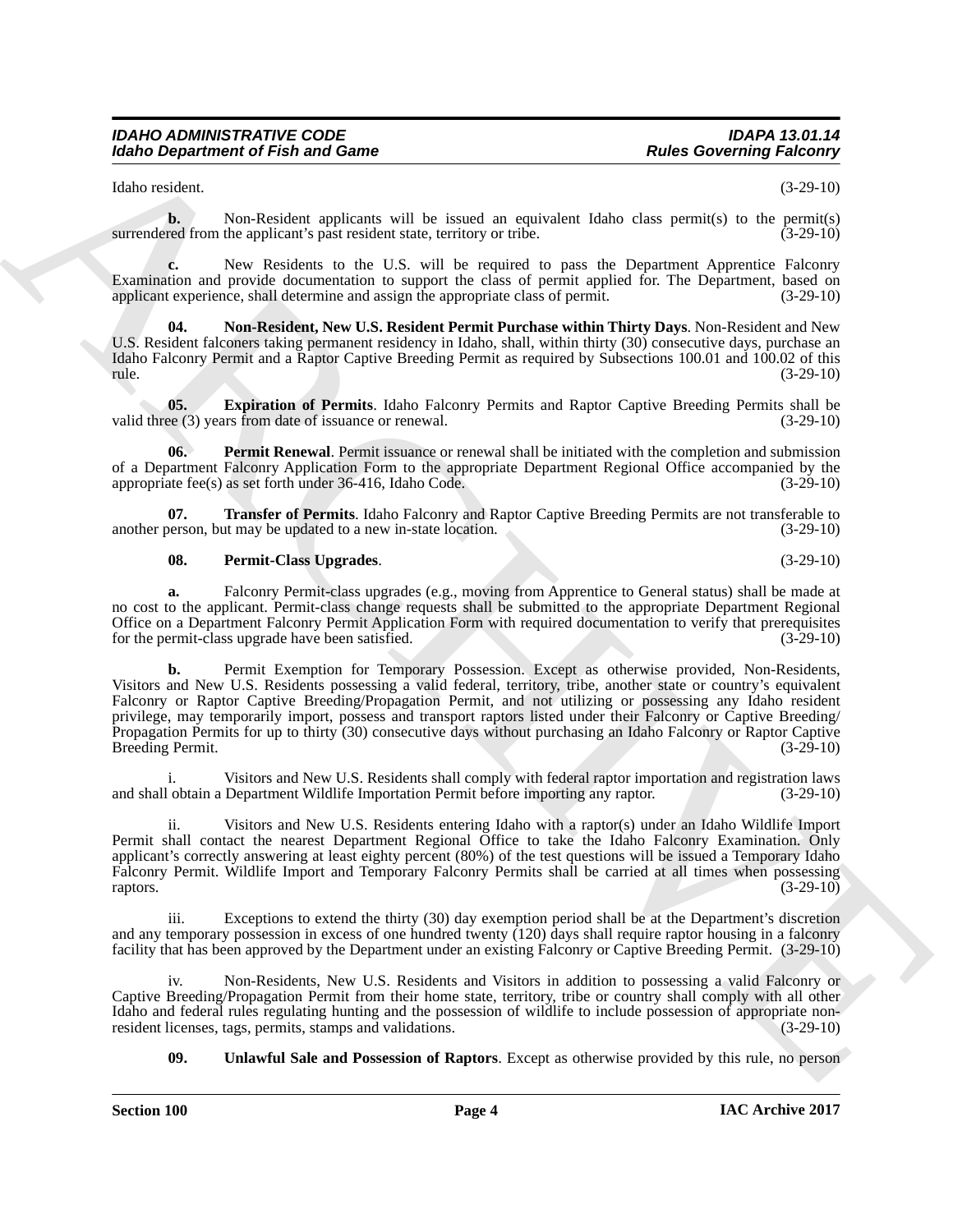#### *IDAHO ADMINISTRATIVE CODE IDAPA 13.01.14 Idaho Department of Fish and Game*

shall sell, purchase or barter any raptor or parts thereof, or possess raptors or parts that have been unlawfully obtained, sold, purchased or bartered. (3-29-10) obtained, sold, purchased or bartered.

**a.** Only live captive-bred raptors banded or micro-chipped in compliance with Subsection 400.01 of this rule may be sold, purchased or bartered between holders of valid state, federal, tribal, territory or another country's Falconry and Raptor Captive Breeding or Propagation Permit. (3-29-10) country's Falconry and Raptor Captive Breeding or Propagation Permit.

**b.** Holders of valid Idaho Raptor Captive Breeding Permits and federal Raptor Propagation Permits may only sell, purchase and barter raptor eggs and semen produced and originating from raptor propagation or captive breeding programs under valid permit. (3-29-10)

#### <span id="page-4-0"></span>**101. -- 199. (RESERVED)**

#### <span id="page-4-8"></span><span id="page-4-1"></span>**200. INSPECTION OF RAPTORS, FACILITIES, POSSESSION AND RECORDS.**

For Orientation's Findand Control and Control and Control and Control and Control and Control and Control and Control and Control and Control and Control and Control and Control and Control and Control and Control and Con **01. Facilities Covered by Permits**. All raptors, facilities, equipment and falconry records required in accordance with federal and Idaho rules shall be subject to reasonable business-hour inspection, any day of the week, in the presence of the applicant or permit holder. All raptors, equipment, and related records required by law shall be produced for inspection upon Department request. (3-29-10)

#### <span id="page-4-11"></span><span id="page-4-10"></span>**02. Inspection Prior to Possession of Raptors***.* (3-29-10)

**a.** Except as otherwise provided by Section 100 of this rule, no person shall possess any raptor(s) under the issuance of an Idaho Falconry or Raptor Captive Breeding Permit, until holding facilities and equipment have been inspected and approved by the Department to verify that facilities and equipment meet federal and Idaho standards. (3-29-10) standards. (3-29-10)

**b.** Facility inspections shall be required any time a permit holder moves his holding facilities to any physical address location that is not recorded on his current Falconry or Raptor Captive Breeding Permits. Facility location changes shall be reported to the Department within five (5) days. (3-29-10) location changes shall be reported to the Department within five (5) days.

<span id="page-4-9"></span>**03. Facilities Accepted**. Either indoor, including a personal residence, or outdoor falconry facilities, or ation of both meeting federal standards of care, shall be authorized.  $(3-29-10)$ a combination of both meeting federal standards of care, shall be authorized.

#### <span id="page-4-2"></span>**201. -- 299. (RESERVED)**

#### <span id="page-4-4"></span><span id="page-4-3"></span>**300. APPROVED SPECIES, WILD CAPTURE, LIMITS, PERMITS, HACKING, AND REHABILITATION.**

<span id="page-4-5"></span>**01. Approved Raptor Species**. Except as otherwise provided by this rule, any species of raptor under Subsection 010.11 of this rule shall be authorized for use in falconry or captive breeding. (3-29-10) defined under Subsection 010.11 of this rule shall be authorized for use in falconry or captive breeding.

**02. Capture Permits Required**. Raptors may only be captured from the wild by persons possessing a valid Idaho Falconry Permit, or a Non-resident federal, state, territory or tribal Falconry Permit. Non-residents must also possess an Idaho Bird of Prey Capture Permit. also possess an Idaho Bird of Prey Capture Permit.

#### <span id="page-4-7"></span><span id="page-4-6"></span>**03. Capture of Wild Raptors, Approved Species and Limitations**. (3-29-10)

**a.** Resident Falconers. Except as otherwise provided by this rule, residents possessing a valid Idaho Falconry Permit shall be authorized to capture no more than two (2) wild raptors, as their permit class authorizes, each calendar year. (3-29-10) each calendar year.

i. Not more than one (1) Golden Eagle shall be captured in any calendar year. (3-29-10)

ii. Capture and possession of any raptor classified under federal or state law as threatened or red is unlawful without Department approval and a special permit. (3-29-10) endangered is unlawful without Department approval and a special permit.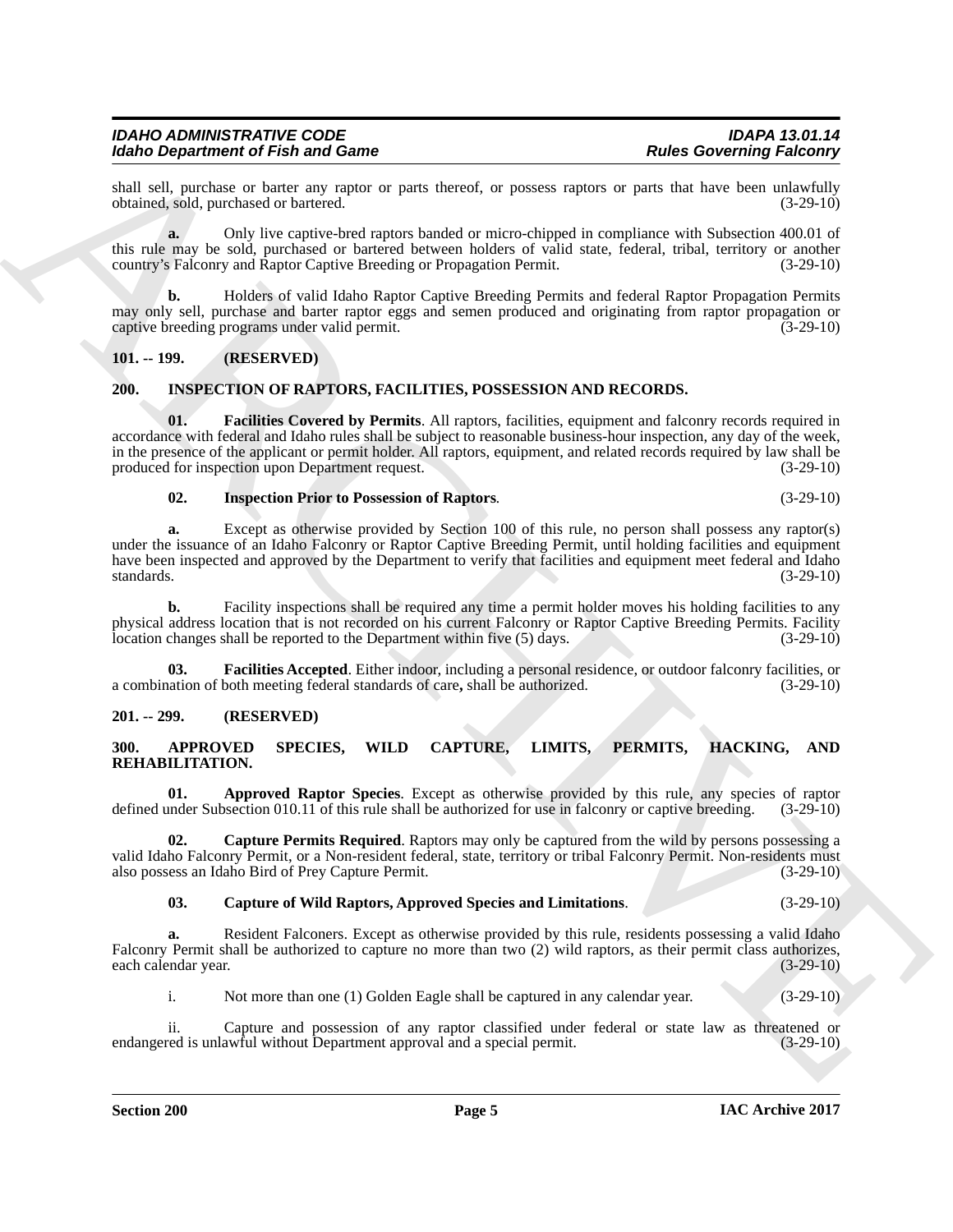iii. The issuance of an Idaho Eagle Falconry Permit is required to capture or possess golden eagles.  $(3 - 29 - 10)$ 

iv. Capture and possession of Bald Eagles is unlawful. (3-29-10)

v. Capture and possession of wild Peregrines, as listing status allows, shall be restricted to a limited of resident Peregrine Capture Permits. (3-29-10) number of resident Peregrine Capture Permits.

vi. The Commission, pursuant to Section 36-105 (3), Idaho Code, may establish capture quotas, and a capture permit allocation system by proclamation. (3-29-10)

**b.** Non-Resident Falconers. Non-resident falconers intending to capture any wild Idaho raptor shall with the following: (3-29-10) comply with the following:

i. Apply to the Department Licensing Bureau in Boise for a Non-Resident Bird of Prey Capture a fee set forth under 36-416, Idaho Code. Permits shall be issued on a calendar year basis. (3-29-10) Permit at a fee set forth under 36-416, Idaho Code. Permits shall be issued on a calendar year basis.

ii. The Commission, pursuant to Section 36-105 (3), Idaho Code, will designate raptor species approved for capture, capture quotas, and a capture permit allocation system by proclamation. (3-29-10)

iii. Non-residents shall be limited to the purchase of only one (1) Bird of Prey Capture Permit per calendar year.

iv. Non-residents receiving a Bird of Prey Capture Permit shall be authorized to only capture and possess the species of raptor specified on their permit. (3-29-10)

v. Non-resident Capture Permit holders, successful with the capture of a raptor shall, within seventytwo (72) hours of capture, have their Capture Permit validated by the Department at any Regional Office prior to transporting any captured raptor out of Idaho. (3-29-10)

<span id="page-5-0"></span>**04. Approved Capture Dates - Resident and Non-Resident Falconers**. (3-29-10)

**a.** Immature raptors (birds less than one (1) year of age) shall be open to capture all year with no restrictions in regard to days of the week or times of capture. (3-29-10)

**b.** Kestrels and Great-horned Owls may be captured as immature or adult birds (birds that are one (1) year of age or older). The take of adult birds shall be prohibited from March  $1<sup>st</sup>$  through July 31 $<sup>st</sup>$ . (3-29-10)</sup>

<span id="page-5-3"></span>**05. Capture Area Restrictions**. (3-29-10)

**a.** No person shall capture or attempt to capture any raptor when such activity is unlawful under federal, state, tribal, county or city law or ordinance. (3-29-10)

**b.** Raptors taken in violation of any federal, state, tribal, county or city law shall be unlawful to  $(3-29-10)$  $p$ ossess.  $(3-29-10)$ 

<span id="page-5-2"></span>**06. Capture and Possession Limits**. No person shall exceed approved state and federal raptor possession and capture limits. (3-29-10)

<span id="page-5-4"></span><span id="page-5-1"></span>**07. Raptor Hacking**. Raptor hacking in compliance with federal rules, by holders of a valid Idaho or Rehabilitation Permits, is authorized. (3-29-10) Falconry or Rehabilitation Permits, is authorized.

Robert Geographics of Fish and Game<br>
The Coverenting Factors'<br>
ii. Capture and Molecular Alexander and Bull Eugenis value of conjunct an posso residual  $(3-26)$  to<br>
ii. Capture and another the stability of the state of th **08. Assisting with Raptor Rehabilitation**. General or Master Class Falconers possessing a valid Idaho Falconry Permit may assist the Department and permitted raptor rehabilitators with the rehabilitation, conditioning and hacking of raptors. Any raptor taken into possession for rehabilitative conditioning or training shall<br>be coordinated and pre-approved by the appropriate Department Regional Office. (3-29-10) be coordinated and pre-approved by the appropriate Department Regional Office.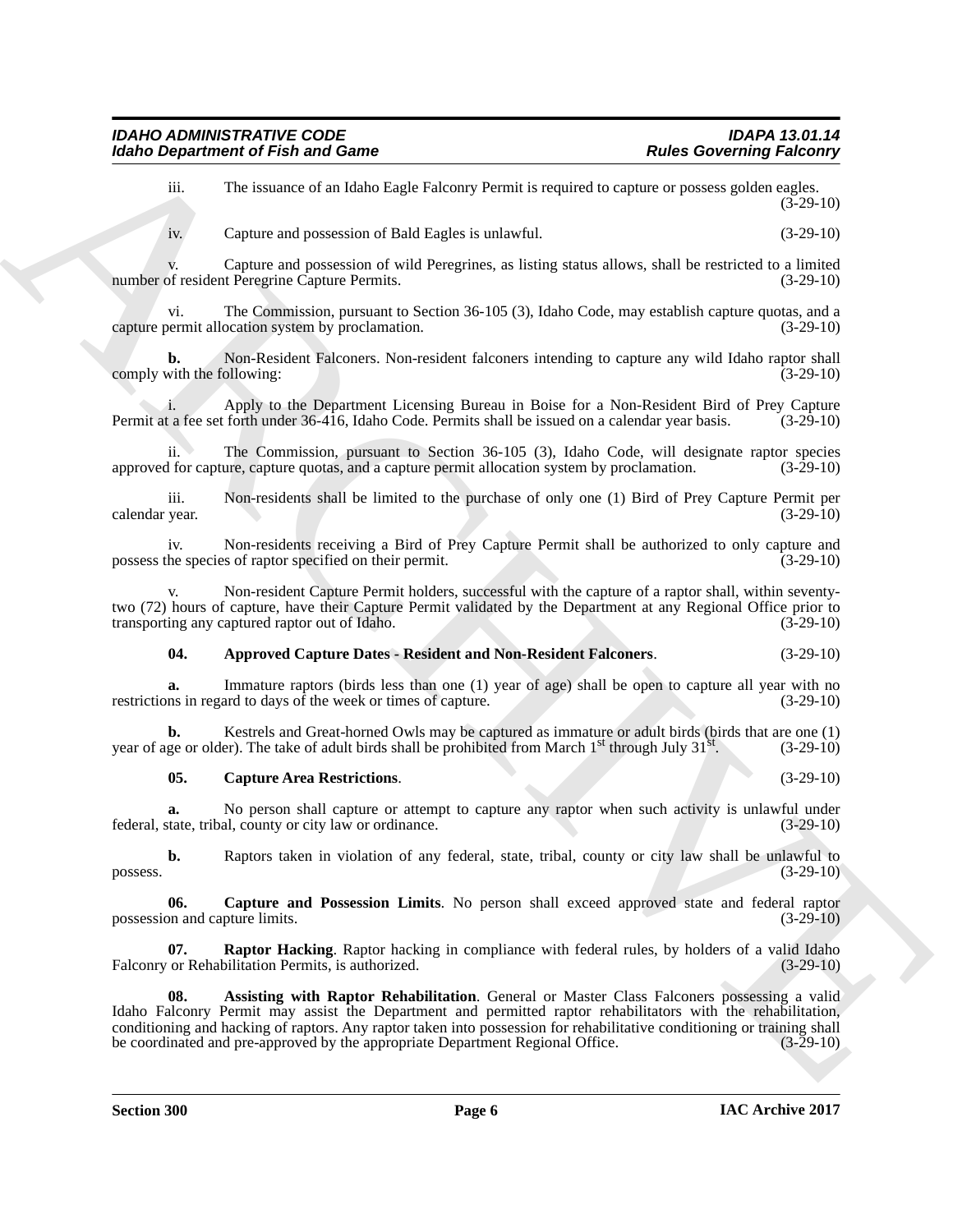#### <span id="page-6-0"></span>**301. -- 399. (RESERVED)**

#### <span id="page-6-5"></span><span id="page-6-1"></span>**400. RAPTOR BANDING, RADIO TRANSMITTERS REQUIRED, TRANSFERS, REPORTING, AND RELEASE.**

<span id="page-6-7"></span>**01. Raptor Banding**. Except as otherwise provided for temporary possession and housing under federal rule and Section 100 of this rule, falconers and captive breeders possessing raptors shall comply with all federal banding and micro-chipping regulations. (3-29-10)

**a.** Wild-caught Peregrines, Harris' Hawks, Gyrfalcons and Goshawks shall be banded with a black federal, non-reusable leg band or an approved micro-chip (ISO compliant at 134.2 kHz). (3-29-10)

**b.** All Captive-bred raptors shall be banded with a seamless band within two (2) weeks of hatching. Federally approved micro-chips or yellow federal, non-reusable leg bands may be used to replace seamless bands that are broken or have become unreadable. (3-29-10)

**c.** Raptors that suffer injury or develop health issues caused by leg bands, or routinely remove or damage bands, shall be micro-chipped. Based on unusual circumstances, the Department may approve a special written exemption to banding or micro-chipping. (3-29-10) written exemption to banding or micro-chipping.

**d.** Bands or micro-chips shall be attached or placed on all federally required wild-caught raptors ve (5) days of acquisition or capture. within five  $(5)$  days of acquisition or capture.

<span id="page-6-8"></span><span id="page-6-6"></span>**e.** Bands shall be provided by the Department. Micro-chips shall be provided by the falconer.

(3-29-10)

**02.** Radio Transmitters Required. At least two (2) functioning radio transmitters shall be attached to or hybrid, or any raptor not listed under CFR 50, Part 10.13, when being free flown. (3-29-10) any raptor hybrid, or any raptor not listed under CFR 50, Part 10.13, when being free flown.

**03. Raptor Transfers**. Resident falconers/captive breeders shall not transfer any species of wild-<br>uptor to a non-resident until the transfer is approved under an Idaho Wildlife Export Permit. (3-29-10) caught raptor to a non-resident until the transfer is approved under an Idaho Wildlife Export Permit.

Idaho Wildlife Export Permits may be purchased at a fee set forth under 36-416, Idaho Code, by lication to the Department Wildlife Health Lab. (3-29-10) submitting an application to the Department Wildlife Health Lab.

**b.** With Department approval, wild-caught raptors, possessed less than two (2) years from date of capture, that have been injured and can no longer be flown for falconry purposes, as determined by a veterinarian or raptor rehabilitator, may be transferred to a Captive Breeding or Propagation Permit. (3-29-10)

<span id="page-6-10"></span><span id="page-6-9"></span>**04.** Release of Birds. No raptor shall be permanently released into the wild without prior Department (3-29-10) (3-29-10) approval. (3-29-10)

From Department of Frah and Game<br>
311. Parker Governing Faitneys<br>
311. 2399. INSERT UNIX (NATIO TRANSVITTERS REQUIRED, TRANS[VE](https://migbirdapps.fws.gov/Falconry/srv/index.htm)RS, REPORTING, AND<br>
31. 249. IN THE INSERT IS NOT TRANSVERTED AS REQUIRED, TRANSVERSE REPORTING **05. Reporting Requirements**. A Form 3-186A shall be completed and electronically submitted into the United States Fish and Wildlife Service electronic records database https://migbirdapps.fws.gov/Falconry/srv/ index.htm, or a hard copy thereof, shall be completed and submitted to the appropriate Department Regional Office within five (5) days when any raptor is acquired, captured (including captures of already banded or telemetry equipped birds), re-captured, transferred, lost, escaped, stolen, released, banded, re-banded, micro-chipped or deceased.  $(3-29-10)$ 

#### <span id="page-6-2"></span>**401. -- 499. (RESERVED)**

#### <span id="page-6-4"></span><span id="page-6-3"></span>**500. FALCONRY HUNTING SEASONS, BAG AND POSSESSION LIMITS.**

Pursuant to Section 36-105(3), Idaho Code, the Commission now sets the seasons, bag limits, possession limits and restrictions for take by proclamation for upland game birds, upland game animals, migratory game birds, unprotected and predatory wildlife. The proclamations are published in brochures available at Department offices and through license vendors. (3-29-10) license vendors.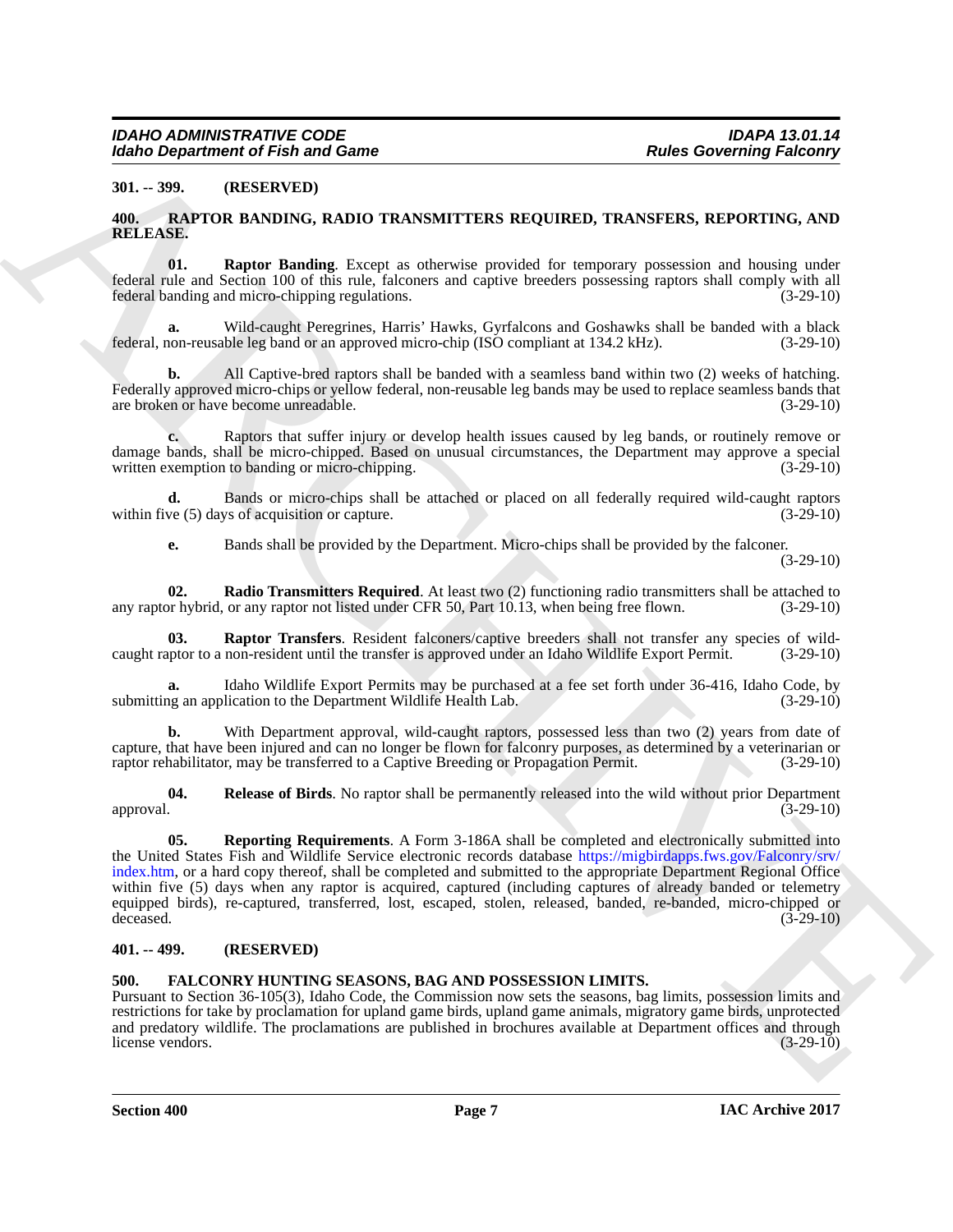#### <span id="page-7-0"></span>**501. -- 599. (RESERVED)**

#### <span id="page-7-11"></span><span id="page-7-1"></span>**600. TRAINING RAPTORS USING ARTIFICIALLY PROPAGATED GAME BIRDS.**

**01. Permit Required**. A valid Idaho Falconry Training Permit is required before any person is authorized to possess, release, or use artificially propagated game birds for purposes of training raptors in the field. Training permits shall be issued at a fee set forth under 36-416, Idaho Code, currently a free permit, and are available to residents, non-residents and visitors, and all hunting license requirements apply. (3-29-10)

<span id="page-7-15"></span><span id="page-7-14"></span><span id="page-7-13"></span><span id="page-7-12"></span>**02. Permits Valid**. Permits shall be valid two (2) years from date of issuance. (3-29-10)

**03. Establishing Limitations and Guidelines**. In addition to the rules set forth, the Director is authorized to establish limitations and guidelines as to dates, locations, and conditions whereupon permits may be issued allowing the party or parties listed thereon to use, release and kill game birds obtained from a private domestic source for the purpose of field training raptors. (3-29-10)

**04. Raptor Field Training, Conditions of Use**. Raptor field training with a valid Idaho Falconry Training Permit and the use of artificially propagated game birds is lawful when the following conditions are met:

 $(3-29-10)$ 

**a.** The owner of the raptor(s) being trained possesses a valid Idaho Falconry Training Permit, or tate, country, territory or federal Falconry Permit. (3-29-10) another state, country, territory or federal Falconry Permit.

**b.** An Idaho Falconry Training Permit and required falconry permit(s) are carried in the field and for Department inspection at the training site.  $(3-29-10)$ available for Department inspection at the training site.

**c.** Artificially propagated game birds used for training purposes are certified disease free under the set forth by the National Poultry Improvement Program (NPIP). (3-29-10) standards set forth by the National Poultry Improvement Program (NPIP).

- **d.** Proof of lawful game bird origin is available for inspection. (3-29-10)
- **e.** Permit holder complies with all additional stipulations outlined on the permit at time of issuance. (3-29-10)

#### <span id="page-7-2"></span>**601. -- 699. (RESERVED)**

#### <span id="page-7-7"></span><span id="page-7-3"></span>**700. FALCONRY MEETS, PERMIT REQUIRED, NON-RESIDENTS, NEW U.S. RESIDENTS, AND VISITORS.**

Non-residents, new U.S. residents and visitors shall purchase and possess an Idaho Falconry Meet Permit, at a fee set forth under 36-416, Idaho Code, or an appropriate Non-Resident hunting license to fly or hunt any raptor as a participant in any sponsored falconry meet or contest.  $(3-29-10)$ 

#### <span id="page-7-4"></span>**701. -- 799. (RESERVED)**

#### <span id="page-7-8"></span><span id="page-7-5"></span>**800. PENALTIES.**

<span id="page-7-10"></span><span id="page-7-9"></span>**01. Federal Regulations**. All regulations pertaining to raptors as adopted by the U.S. Secretary of the Interior pursuant to the Migratory Bird Treaty Act (50 CFR, Parts 21 & 22) are incorporated herein by reference and shall have full force and effect as state rules, with additional state restrictions and applicability to raptors not listed in 50 CFR Part 10.13, as herein set forth. (3-29-10) 50 CFR Part 10.13, as herein set forth.

Factor Constraints of Fish and Game<br>
2011 Factor State ACTIVICALIAY PROPAGATION CAN INTERNATIONAL TRIP (AMERICAN CONSTRUENT)<br>
2011 THE STATE IN THE STATE ACTIVICATES PRODUCT TO CONSTRUE (THE SPECIES OF THE STATE OF THE ST **02. Conviction of Violation**. Conviction of a violation of these rules or federal regulations pertaining to falconry may be grounds for revocation of an Idaho falconry permit or denial of any pending applications for an Idaho falconry permit. The revocation of any permit may be appealed within thirty (30) days of such revocation. Said appeal shall be made in writing to the Director of the Idaho Department of Fish and Game. (3-29-10) appeal shall be made in writing to the Director of the Idaho Department of Fish and Game.

#### <span id="page-7-6"></span>**801. -- 999. (RESERVED)**